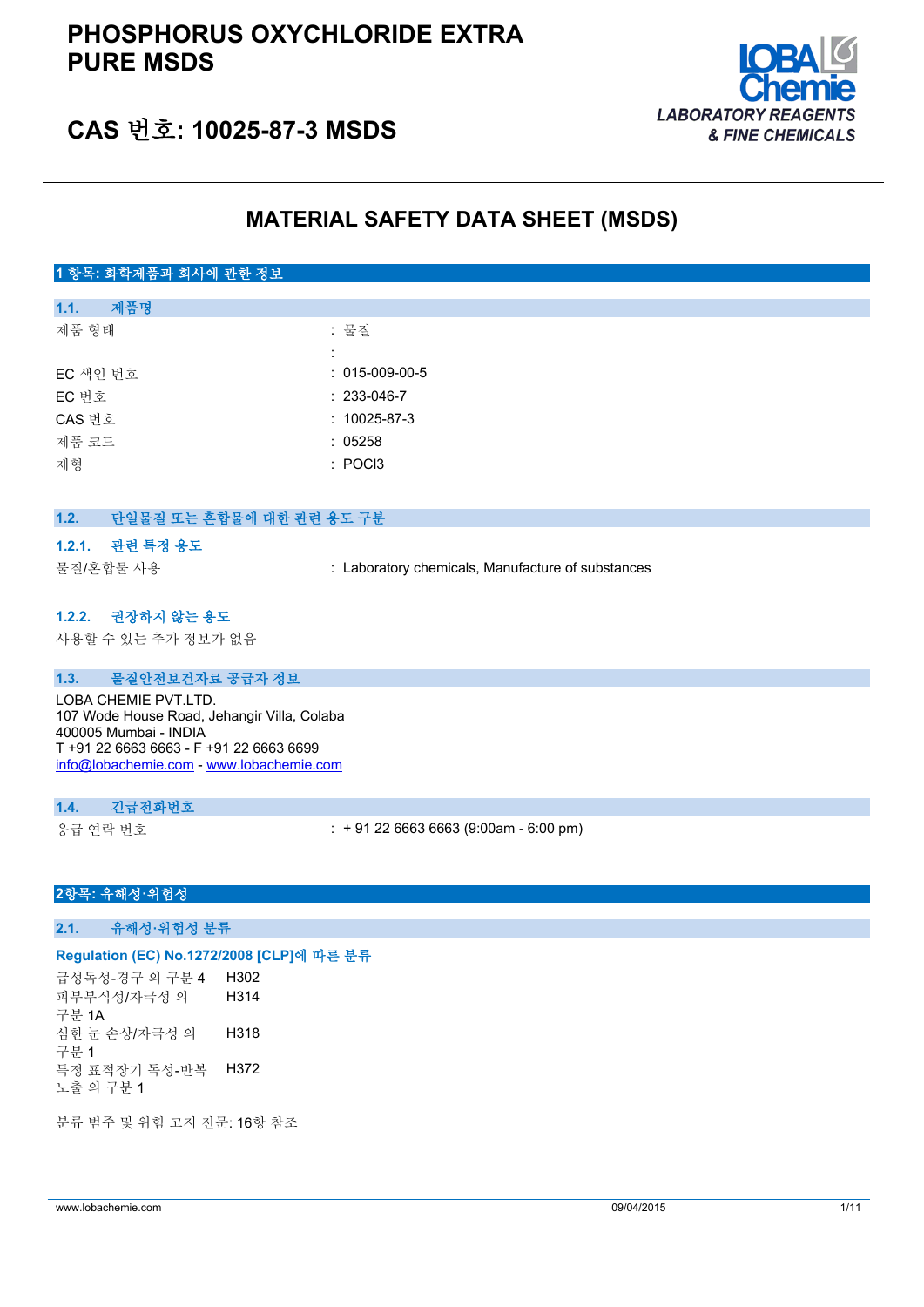물질안전보건자료

#### **Directive 67/548/EEC 또는 Directive 1999/45/EC에 따른 분류**

T+; R26 T; R48/23 Xn; R22 C; R35 R14 Full text of R-phrases: see section 16

## **물리화학적, 인체 건강 및 환경상의악영향**

사용할 수 있는 추가 정보가 없음

| 예방조치문구를 포함한 경고표지 항목<br>2.2.          |                                                                                                                                                                                           |
|--------------------------------------|-------------------------------------------------------------------------------------------------------------------------------------------------------------------------------------------|
| 규정 (EC) No. 1272/2008에 따른 라벨 표시[CLP] |                                                                                                                                                                                           |
| 위험 표시 그림문자(CLP)                      |                                                                                                                                                                                           |
|                                      | GHS05<br>GHS07<br>GHS08                                                                                                                                                                   |
| Signal word (CLP)                    | : 위험                                                                                                                                                                                      |
| 유해·위험 문구(CLP)                        | : H302 - 삼키면 유해함<br>H314 - Causes severe skin burns and eye damage<br>H372 - 장기간 또는 반복 노출되면 장기에 손상을 일으킴                                                                                   |
| 예방 조치 문구(CLP)                        | : P260 - 분진·흄·가스·미스트·증기·스프레이를 흡입하지 마시오.<br>P280 - 보호장갑·보호의·보안경··안면보호구를 착용하시오.<br>P305+P351+P338 - 눈에 묻으면 몇 분간 물로 조심해서 씻으시오. 가능하면<br>콘택트렌즈를 제거하시오. 계속 씻으시오<br>P310 - 즉시 의료기관(의사)의 진찰을 받으시오 |

## **2.3. 기타 정보**

사용할 수 있는 추가 정보가 없음

### **3항목: 구성성분의 명칭 및 함유량**

| 3.1.<br>다일물질 |                                     |
|--------------|-------------------------------------|
| 명칭           | : PHOSPHORUS OXYCHLORIDE Extra Pure |
| CAS 번호       | $:10025-87-3$                       |
| EC 번호        | $: 233 - 046 - 7$                   |
| EC 색인 번호     | $: 015-009-00-5$                    |
|              |                                     |

R- 및 H- 문구에 대한 전문: 16항 참조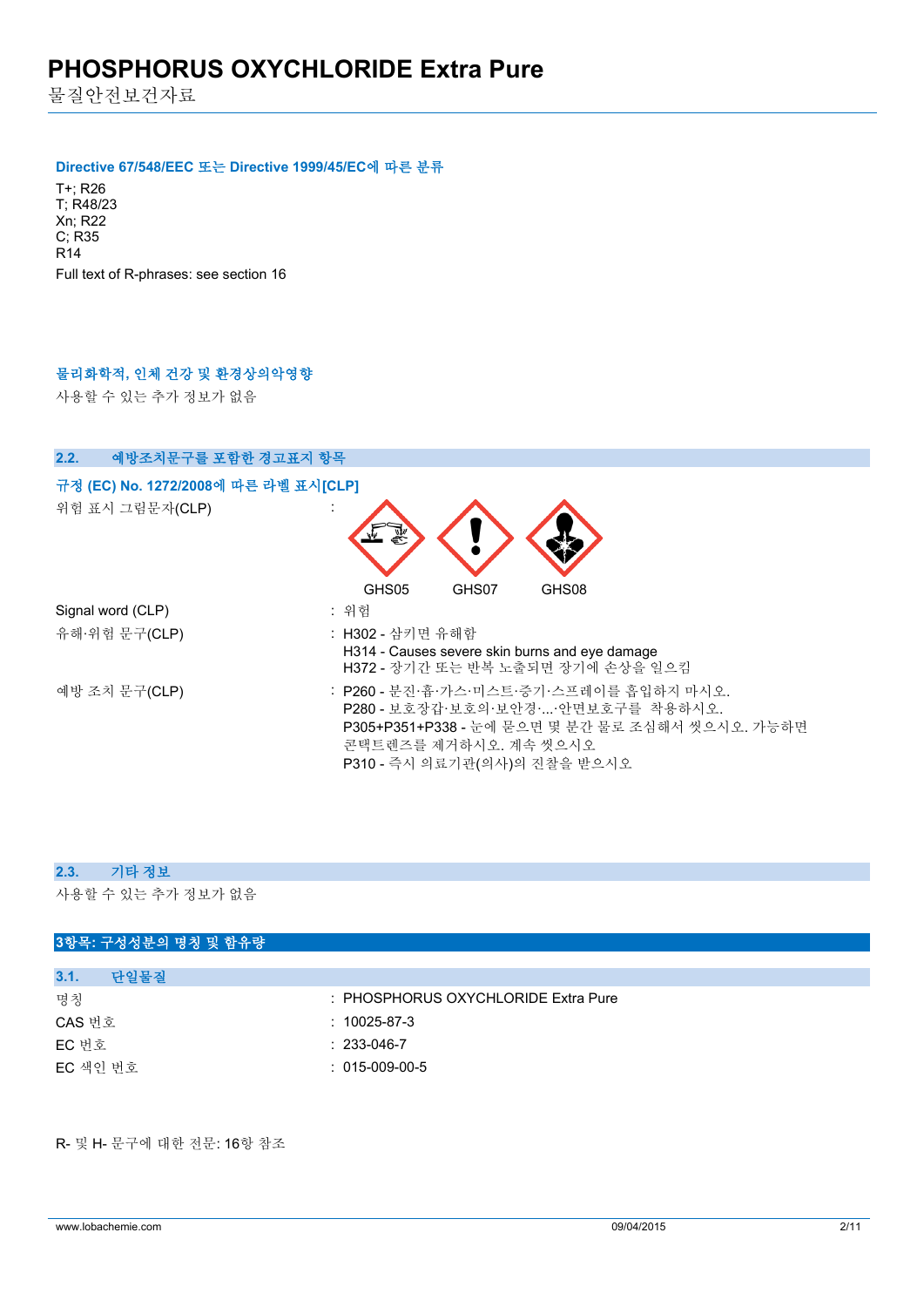물질안전보건자료

### **3.2. 혼합물**

해당없음

| 4항목: 응급조치요령                                                   |                                                                                                                                                              |  |  |
|---------------------------------------------------------------|--------------------------------------------------------------------------------------------------------------------------------------------------------------|--|--|
|                                                               |                                                                                                                                                              |  |  |
| 응급조치 요령<br>4.1.                                               |                                                                                                                                                              |  |  |
| 흡입 후 응급 조치                                                    | : 신선한 공기가 있는 곳으로 옮기고 호흡하기 쉬운 자세로 안정을 취하시오. 즉시<br>의료기관(의사)의 진찰을 받으시오.                                                                                         |  |  |
| 피부 접촉 후 응급 조치                                                 | : 오염된 모든 의복은 벗거나 제거하시오. 피부를 물로 씻으시오/샤워하시오. 즉시<br>의료기관(의사)의 진찰을 받으시오.                                                                                         |  |  |
| 안구 접촉 후 응급 조치                                                 | : 몇 분간 물로 조심해서 씻으시오. 가능하면 콘택트렌즈를 제거하시오. 계속 씻으시오.<br>즉시 의료기관(의사)의 진찰을 받으시오.                                                                                   |  |  |
| 섭취 후 응급 조치                                                    | : 입을 씻어내시오. 불편함을 느끼면 의료기관(의사)의 진찰을 받으시오. 토하게 하지<br>마시오. 즉시 의료기관(의사)의 진찰을 받으시오.                                                                               |  |  |
| 4.2.<br>변이원성                                                  |                                                                                                                                                              |  |  |
| 증상/부상                                                         | : 피부에 심한 화상과 눈에 손상을 일으킴. 장기간 또는 반복 노출되면 장기에 손상을<br>일으킴.                                                                                                      |  |  |
| 안구 접촉 후 증상/부상                                                 | : 눈에 심한 손상을 일으킴.                                                                                                                                             |  |  |
| 섭취 후 증상/부상                                                    | : Swallowing a small quantity of this material will result in serious health hazard.                                                                         |  |  |
| 4.3.<br>즉각적인 치료 및 특수 치료 필요 여부 표시                              |                                                                                                                                                              |  |  |
| Treat symptomatically.                                        |                                                                                                                                                              |  |  |
| 5항목: 폭발·화재시 대처방법                                              |                                                                                                                                                              |  |  |
|                                                               |                                                                                                                                                              |  |  |
| 적절한 소화제<br>5.1.                                               |                                                                                                                                                              |  |  |
| 적절한 소화제                                                       | : dry chemical powder, alcohol-resistant foam, carbon dioxide (CO2).                                                                                         |  |  |
| 부적절한 소화재                                                      | : Do not use extinguishing media containing water.                                                                                                           |  |  |
| 5.2.<br>화학물질로부터 생기는 특정 유해성                                    |                                                                                                                                                              |  |  |
| 사용할 수 있는 추가 정보가 없음                                            |                                                                                                                                                              |  |  |
| 소방대원을 위한 조언<br>5.3.                                           |                                                                                                                                                              |  |  |
| 화재 진압 중 보호                                                    | : Do not attempt to take action without suitable protective equipment.                                                                                       |  |  |
| 6항목: 누출사고시 대처방법                                               |                                                                                                                                                              |  |  |
| 6.1.<br>인체를 보호하기 위해 필요한 조치사항 및 보호구                            |                                                                                                                                                              |  |  |
| 비응급 요원용<br>6.1.1.                                             |                                                                                                                                                              |  |  |
| 응급 조치                                                         | : Evacuate unnecessary personnel.                                                                                                                            |  |  |
| 응급 구조대용<br>6.1.2.                                             |                                                                                                                                                              |  |  |
| 보호 장비                                                         | : 적절한 개인 보호구를 착용하시오.                                                                                                                                         |  |  |
| 응급 조치                                                         | : Stop release.                                                                                                                                              |  |  |
|                                                               |                                                                                                                                                              |  |  |
| 환경을 보호하기 위해 필요한 조치사항<br>6.2.                                  |                                                                                                                                                              |  |  |
| Do not allow water (or moist air) contact with this material. |                                                                                                                                                              |  |  |
| 정화 또는 제거 방법<br>6.3.                                           |                                                                                                                                                              |  |  |
| 세척 방법                                                         | : 누출물을 모으시오. On land, sweep or shovel into suitable containers. Soak up spills<br>with inert solids, such as clay or diatomaceous earth as soon as possible. |  |  |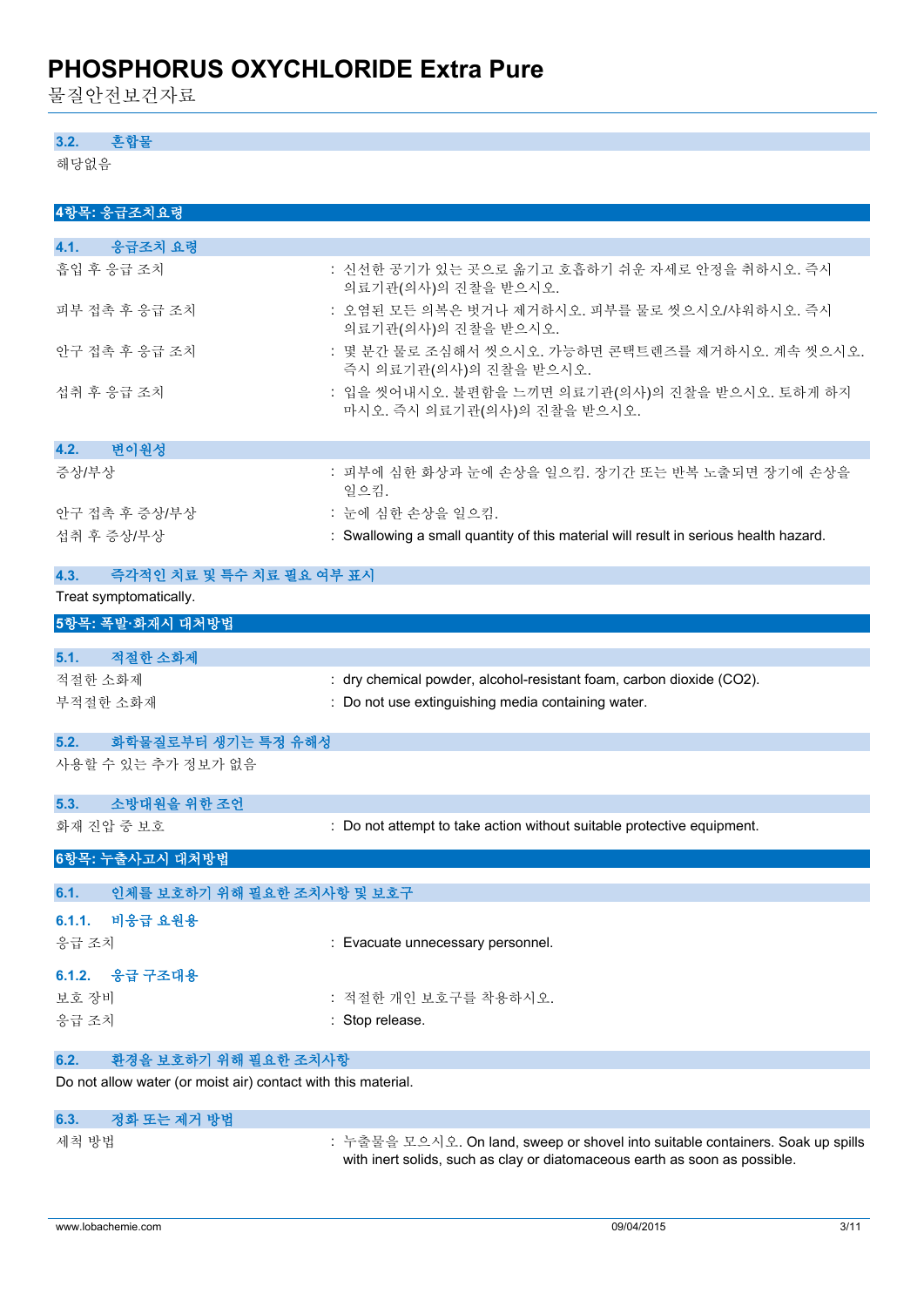물질안전보건자료

# **6.4. 기타 항목 참조** 사용할 수 있는 추가 정보가 없음 **7항목: 취급 및 저장방법 7.1. 안전취급요령** 안전취급요령 : 분진·흄·가스·미스트·증기·스프레이를 흡입하지 마시오. 임신·수유 기간에는 접촉하지 마시오. 위생 조치 : 이 제품을 사용할 때에는 먹거나, 마시거나 흡연하지 마시오. 취급 후에는 ... 을(를) 철저히 씻으시오. **7.2. 피해야할 조건을 포함한 안전한 저장 방법** 적절한 공학적 관리 : Comply with applicable regulations. 보관 조건 : Store in dry protected location to prevent any moisture contact. **7.3. 특정 최종 사용** 사용할 수 있는 추가 정보가 없음 **8항목: 노출방지 및 개인보호구 8.1. 제어 매개 변수**

사용할 수 있는 추가 정보가 없음

| 노출방지<br>8.2.                 |                                   |
|------------------------------|-----------------------------------|
| 손보호                          | : 보호 장갑                           |
| 눈보호                          | : Chemical goggles or face shield |
| 신체 보호                        | : 적절한 보호복을 착용하시오                  |
| 호흡기 보호                       | : 호흡 보호구를 착용하시오                   |
| 9항목: 물리화학적 특성                |                                   |
| 기본적인 물리화학적 특성에 대한 정보<br>9.1. |                                   |
| 물리적 상태                       | : 액체                              |
| 분자량                          | : 153.33 g/mol                    |
| 색상                           | : Clear Colorless.                |
| 냄새                           | : pungent odour.                  |
| 냄새 역치                        | : 자료없음                            |
| pH                           | : 자료없음                            |
| 상대 증발 속도(부틸아세테이트=1)          | : 자료없음                            |
| 융해점                          | : $1.25 °C$                       |
| 빙점                           | : 자료없음                            |
| 초기 끓는점과 끓는점 범위               | : $105.8 °C$                      |
|                              |                                   |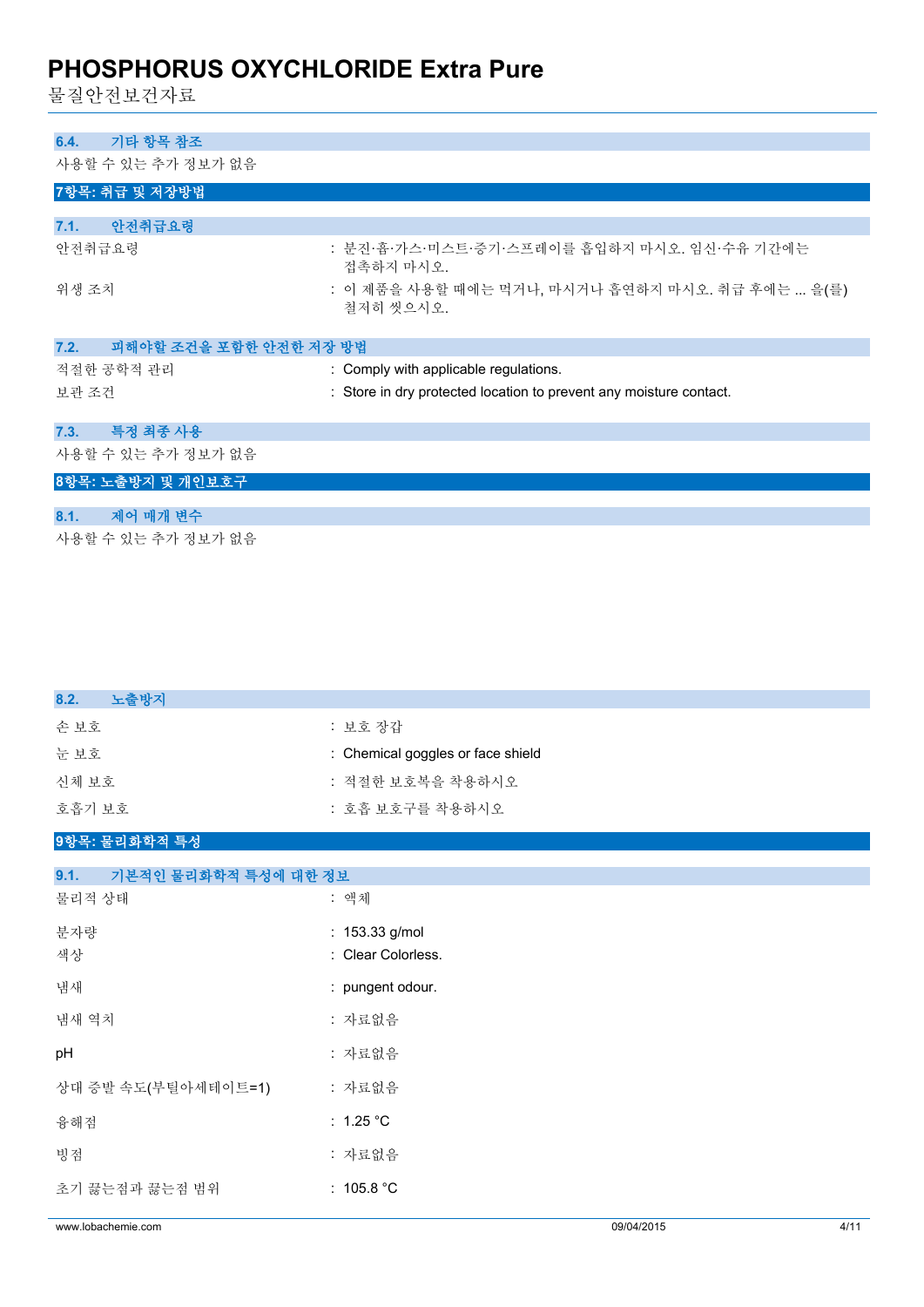물질안전보건자료

| 인화점                | : 자료없음                      |
|--------------------|-----------------------------|
| 자연발화온도             | : 자료없음                      |
| 분해온도               | : 자료없음                      |
| 인화성(고체, 기체)        | : 자료없음                      |
| 증기압                | $\colon$ 37 hPa at 20 °C    |
| 20°C에서의 상대 증기 밀도   | : 5.29                      |
| 상대 밀도              | : 자료없음                      |
| 비중/밀도              | : $1.645$ g/cm <sup>3</sup> |
| 용해도                | : 자료없음                      |
| n-옥탄올/물분배계수        | : 자료없음                      |
| 점도, 운동학적           | : 자료없음                      |
| 점도, 역학적            | : 자료없음                      |
| 폭발성                | : 자료없음                      |
| 산화성                | : 자료없음                      |
| 인화 또는 폭발 범위의 상한/하한 | : 자료없음                      |

### **9.2. 그 밖의 참고사항**

사용할 수 있는 추가 정보가 없음

### **10항목: 안정성 및 반응성**

#### **10.1. 반응성**

Thermal decomposition generates : Corrosive vapours. 물과 접촉 시 격렬하게 반응.

#### **10.2. 화학적 안정성**

사용할 수 있는 추가 정보가 없음

### **10.3. 유해 반응의 가능성**

Highly reactive material. 물과 접촉 시 격렬하게 반응.

### **10.4. 피해야 할 조건**

직사광선. Overheating. Open flame. 열. Sparks.

### **10.5. 피해야 할 물질**

사용할 수 있는 추가 정보가 없음

#### **10.6. 분해시 생성되는 유해물질**

Thermal decomposition generates : Corrosive vapours.

## **11항목: 독성에 관한 정보**

### **11.1. 독성에 대한 정보**

급성 독성 : 경구: 삼키면 유해함.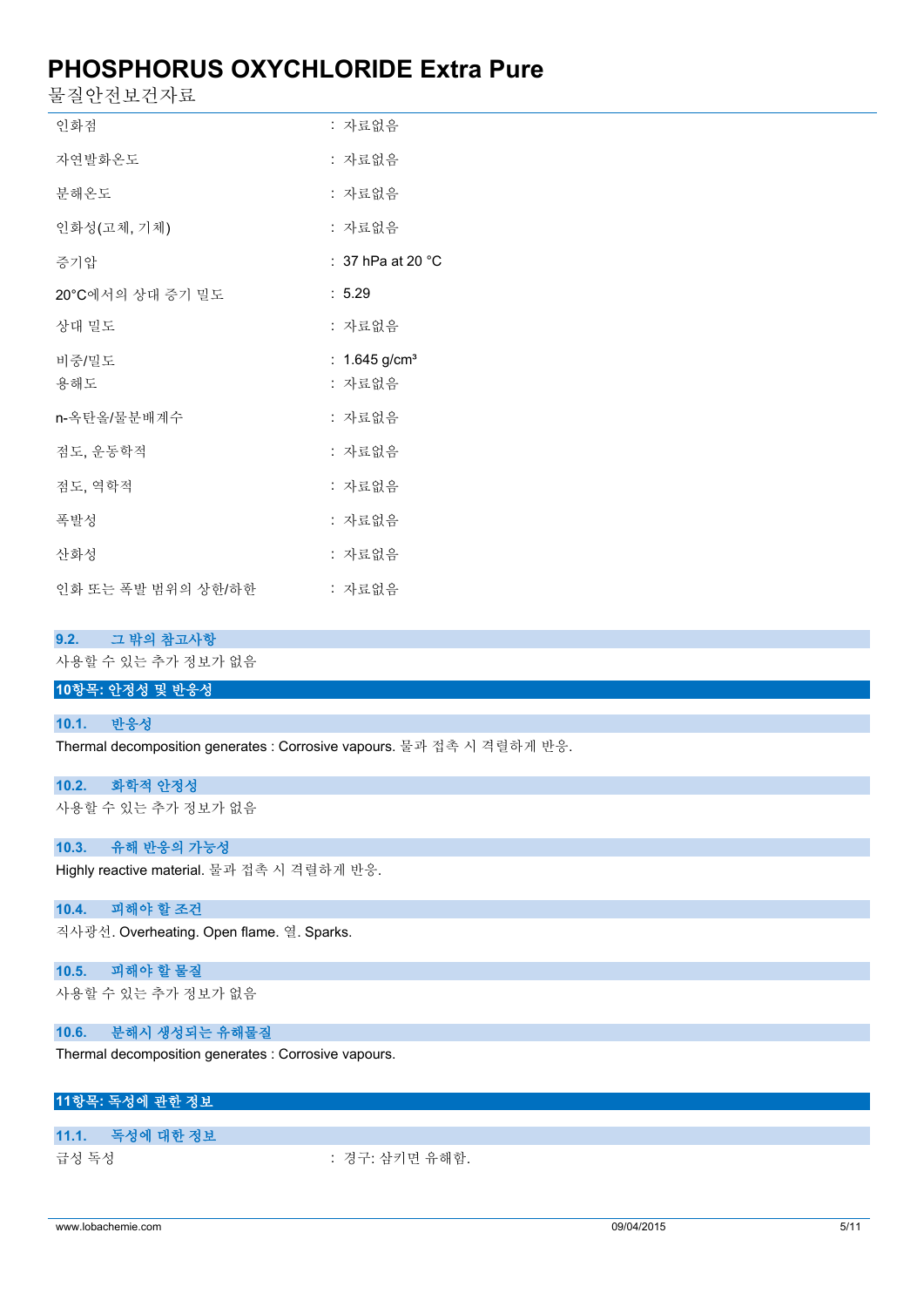물질안전보건자료

| 피부 부식성 / 자극성      | : Causes severe skin burns and eye damage. |
|-------------------|--------------------------------------------|
| 심한 눈손상 또는 자극성     | : 눈에 심하 손상을 일으킴.                           |
| 호흡기 또는 피부 과민성     | : 분류되지 않음                                  |
| 생식세포 돌연변이 유발성     | : 분류되지 않음                                  |
| 발암성               | : 분류되지 않음                                  |
| 생식독성              | : 분류되지 않음                                  |
| 특정 표적장기 독성 (1회노출) | : 분류되지 않음                                  |
| 특정 표적장기 독성 (반복노출) | : 장기간 또는 반복 노출되면 장기에 손상을 일으킴.              |
| 흡인유해성             | : 분류되지 않음                                  |

인체 건강에 미치는 잠재적 악성 효과 및 : 삼키면 유해함. 증상

### **12항목: 환경에 미치는 영향**

**12.1. 독성** 사용할 수 있는 추가 정보가 없음

### **12.2. 잔류성 및 분해성**

사용할 수 있는 추가 정보가 없음

## **12.3. 생물농축성**

사용할 수 있는 추가 정보가 없음

### **12.4. 토양이동성**

사용할 수 있는 추가 정보가 없음

### **12.5. PBT 및 vPvB 평가 결과**

사용할 수 있는 추가 정보가 없음

| 기타 유해 영향<br>12.6.                             |                                                                 |
|-----------------------------------------------|-----------------------------------------------------------------|
| 사용할 수 있는 추가 정보가 없음                            |                                                                 |
| 13항목: 폐기시 주의사항                                |                                                                 |
|                                               |                                                                 |
| 폐기물 처리법<br>13.1.                              |                                                                 |
| Product/Packaging disposal<br>recommendations | :  내용물과 용기를 폐기하시오.                                              |
| 추가 정보                                         | : Do not allow water (or moist air) contact with this material. |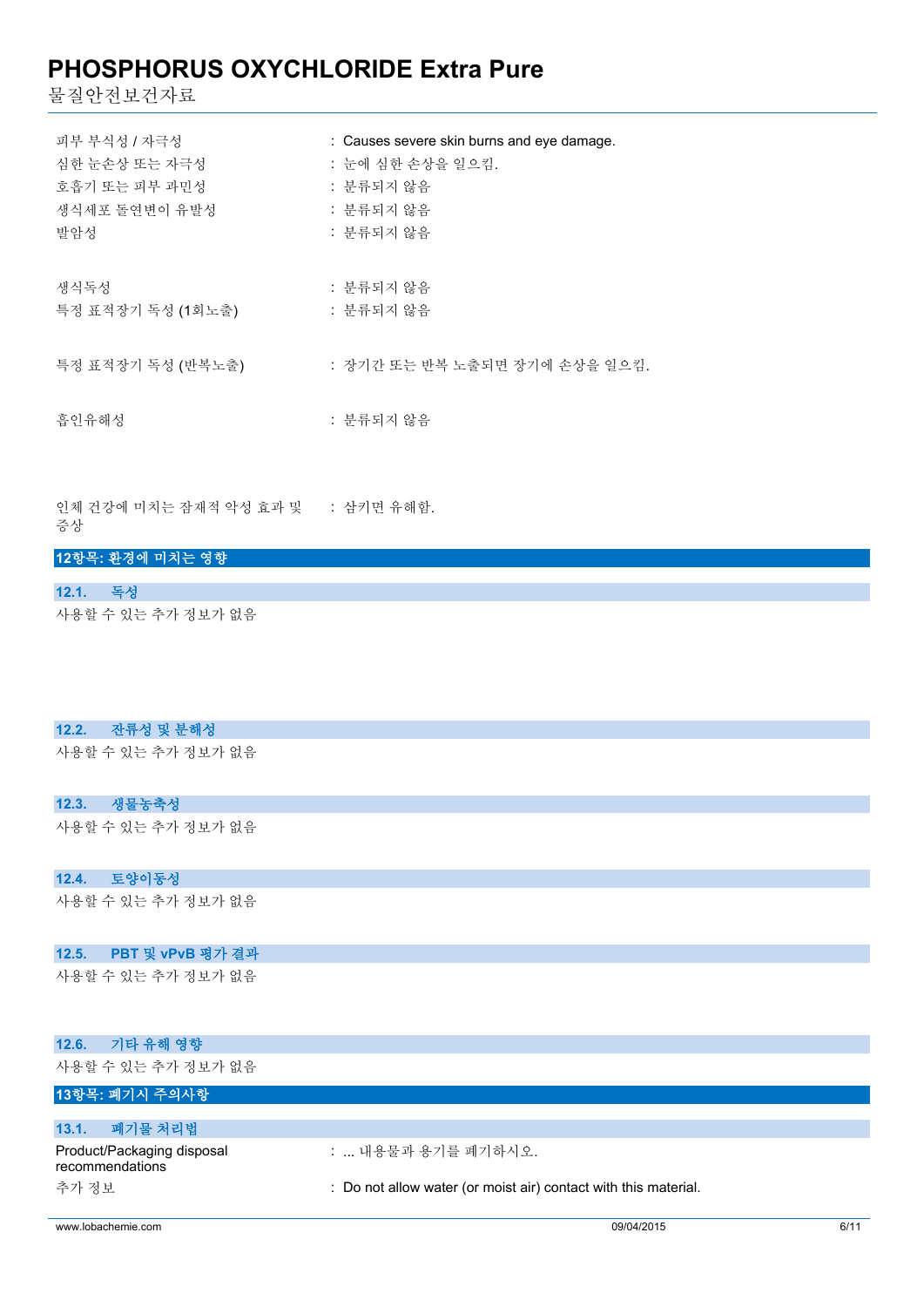물질안전보건자료

# **14항목: 운송에 필요한 정보**

ADR / RID / IMDG / IATA / ADN 에 따름

| 14.1. 유엔번호(UN No.)                   |                                                     |
|--------------------------------------|-----------------------------------------------------|
| UN-번호(ADR)                           | : 1810                                              |
| UN-번호 (IMDG)                         | : 1810                                              |
| UN-번호(IATA)                          | : 1810                                              |
| UN-번호(ADN)                           | : 1810                                              |
| UN-번호(RID)                           | : 1810                                              |
|                                      |                                                     |
| 14.2.<br>적정선적명                       |                                                     |
| 고유 운송 명칭(ADR)                        | : PHOSPHORUS OXYCHLORIDE                            |
| Proper Shipping Name (IMDG)          | : PHOSPHORUS OXYCHLORIDE                            |
| 고유 운송 명칭(IATA)                       | : PHOSPHORUS OXYCHLORIDE                            |
| 고유 운송 명칭(ADN)                        | : PHOSPHORUS OXYCHLORIDE                            |
| 고유 운송 명칭(RID)                        | : PHOSPHORUS OXYCHLORIDE                            |
| Transport document description (ADR) | : UN 1810 PHOSPHORUS OXYCHLORIDE, 6.1 (8), I, (C/D) |
| 운송 문서 기술 (IMDG)                      | : UN 1810 PHOSPHORUS OXYCHLORIDE, 6.1 (8), I        |
| 운송 문서 기술 (IATA)                      | : UN 1810 PHOSPHORUS OXYCHLORIDE, 6.1, I            |
| 운송 문서 기술 (ADN)                       | : UN 1810 PHOSPHORUS OXYCHLORIDE, 6.1 (8), I        |
| 운송 문서 기술 (RID)                       | : UN 1810 PHOSPHORUS OXYCHLORIDE, 6.1 $(8)$ , I     |
|                                      |                                                     |

## **14.3. 운송에서의 위험성 등급**

### **ADR**

| 운송 위험 분류 (ADR)      | : 6.1(8) |
|---------------------|----------|
| Danger labels (ADR) | : 6.1.8  |



#### **IMDG**

운송 위험 분류 (IMDG) : 6.1 (8) Danger labels (IMDG) : 6.1, 8

# **IATA**

운송 위험 분류 (IATA) : 6.1 (8) 위험 표지 라벨(IATA) : 6.1, 8



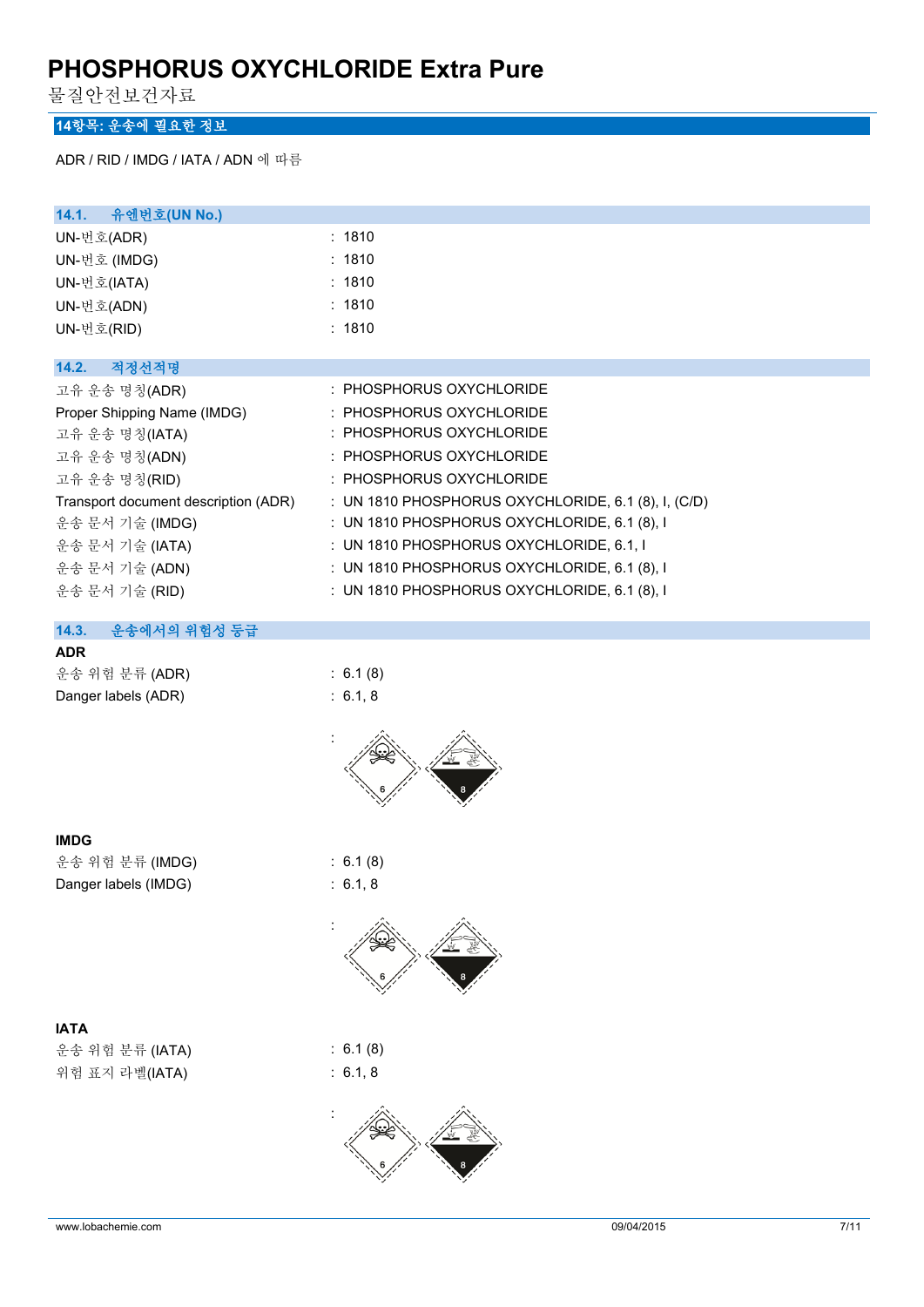물질안전보건자료

| <b>ADN</b>                       |                |
|----------------------------------|----------------|
| 운송 위험 분류 (ADN)                   | : 6.1(8)       |
| Danger labels (ADN)              | : 6.1, 8       |
|                                  |                |
|                                  |                |
| <b>RID</b>                       |                |
| 운송 위험 분류 (RID)                   | : 6.1(8)       |
| Danger labels (RID)              | : 6.1, 8       |
|                                  |                |
|                                  |                |
| 용기등급<br>14.4.                    |                |
| 포장 등급(ADR)                       | $\therefore$ 1 |
| 포장 등급(IMDG)                      | $\pm$ 1        |
| 포장 그룹(IATA)                      | $\pm$ 1        |
| 포장 그룹(ADN)                       | $\div$ 1       |
| 포장 등급(RID)                       | $\pm$ 1        |
|                                  |                |
| 14.5.<br>환경 유해성                  |                |
| 환경에 위험                           | : No           |
| 해양오염물질                           | : No           |
| 그 밖의 참고사항                        | : 가용 추가 정보 없음  |
|                                  |                |
| 14.6.<br>사용자를 위한 특별 주의사항         |                |
| - 내륙 수송                          |                |
| 분류 코드(UN)                        | :TC3           |
| 특수 공급(ADR)                       | : 354          |
| 일정량(ADR)                         | : 0            |
| 극소량(ADR)                         | $\colon$ E0    |
| Packing instructions (ADR)       | : P602         |
| Mixed packing provisions (ADR)   | : MP8, MP17    |
| Portable tank and bulk container | : T20          |

| Portable tank and bulk container<br>instructions (ADR)                     | : T20                    |
|----------------------------------------------------------------------------|--------------------------|
| Portable tank and bulk container special<br>provisions (ADR)               | $:$ TP2, TP37            |
| Tank code (ADR)                                                            | : L10CH                  |
| Tank special provisions (ADR)                                              | : TU14, TU15, TE19, TE21 |
| 탱크 수송용 차량                                                                  | :AT                      |
| 운송 범주(ADR)                                                                 | : 1                      |
| Special provisions for carriage - Loading.<br>unloading and handling (ADR) | : CV1. CV13. CV28        |
| Special provisions for carriage - Operation : S9, S14<br>(ADR)             |                          |
| 위험 식별 번호(Kemler 번호)                                                        | : X668                   |
|                                                                            |                          |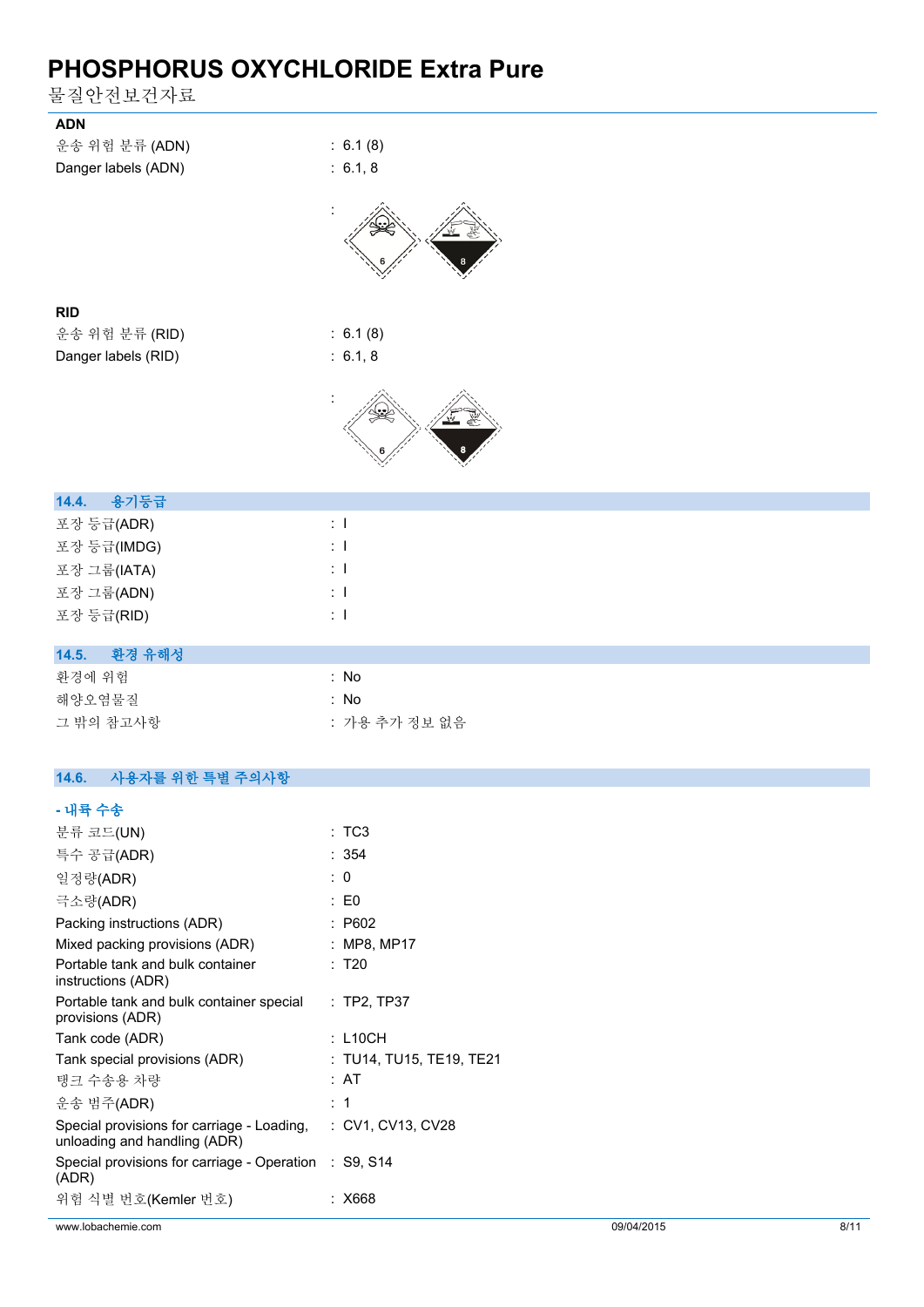물질안전보건자료

| 오렌지 플레이트                                                     | <b>X668</b><br><b>1810</b>     |
|--------------------------------------------------------------|--------------------------------|
|                                                              |                                |
| 터널 제한 코드 (ADR)                                               | $:$ C/D                        |
| EAC 코드                                                       | : 4WE                          |
| APP 코드                                                       | $\therefore$ B                 |
| - 해상 운송                                                      |                                |
| Special provision (IMDG)                                     | : 354                          |
| Limited quantities (IMDG)                                    | $\therefore$ 0                 |
| 극소량(IMDG)                                                    | $\therefore$ E0                |
| Packing instructions (IMDG)                                  | : P602                         |
| Tank instructions (IMDG)                                     | : T20                          |
| Tank special provisions (IMDG)                               | : TP2, TP13, TP37              |
| EmS-No. (Fire)                                               | $: F-A$                        |
| EmS-No. (Spillage)                                           | $:$ S-B                        |
| Stowage category (IMDG)                                      | $\therefore$ D                 |
| Stowage and handling (IMDG)                                  | $:$ SW2                        |
| - 항공 운송                                                      |                                |
| PCA 제한 수량(IATA)                                              | : Forbidden                    |
| PCA 제한 수량 최대 순수량(IATA)                                       | : Forbidden                    |
| PCA 포장 지침(IATA)                                              | : Forbidden                    |
| PCA 최대 순수량(IATA)                                             | : Forbidden                    |
| CAO 포장 지침(IATA)                                              | : Forbidden                    |
| CAO 최대 순수량(IATA)                                             | : Forbidden                    |
| 특별 공급(IATA)                                                  | : A2                           |
| ERG 코드(IATA)                                                 | :6C                            |
| - 국내 수로 운송                                                   |                                |
| 분류 코드(ADN)                                                   | :TC3                           |
| 특별 공급(ADN)                                                   | : 354                          |
| 일정량(ADN)                                                     | : 0                            |
| 극소량(ADN)                                                     | : E0                           |
| Equipment required (ADN)                                     | : PP, EP, TOX, A               |
| Ventilation (ADN)                                            | : VE02                         |
| Number of blue cones/lights (ADN)                            | : 2                            |
|                                                              |                                |
| - 철도 수송                                                      |                                |
| Classification code (RID)                                    | :TC3<br>: 354                  |
| 특별 공급(RID)                                                   |                                |
| 한정 수량(RID)                                                   | : 0                            |
| 극소량(RID)                                                     | $\therefore$ EO                |
| Packing instructions (RID)                                   | : P602                         |
| Mixed packing provisions (RID)                               | : MP8, MP17                    |
| Portable tank and bulk container<br>instructions (RID)       | : T20                          |
| Portable tank and bulk container special<br>provisions (RID) | : TP2, TP37                    |
| Tank codes for RID tanks (RID)                               | $:$ L10CH                      |
| Special provisions for RID tanks (RID)                       | : TU14, TU15, TU38, TE21, TE22 |
| 운송 범주(RID)                                                   | $\therefore$ 1                 |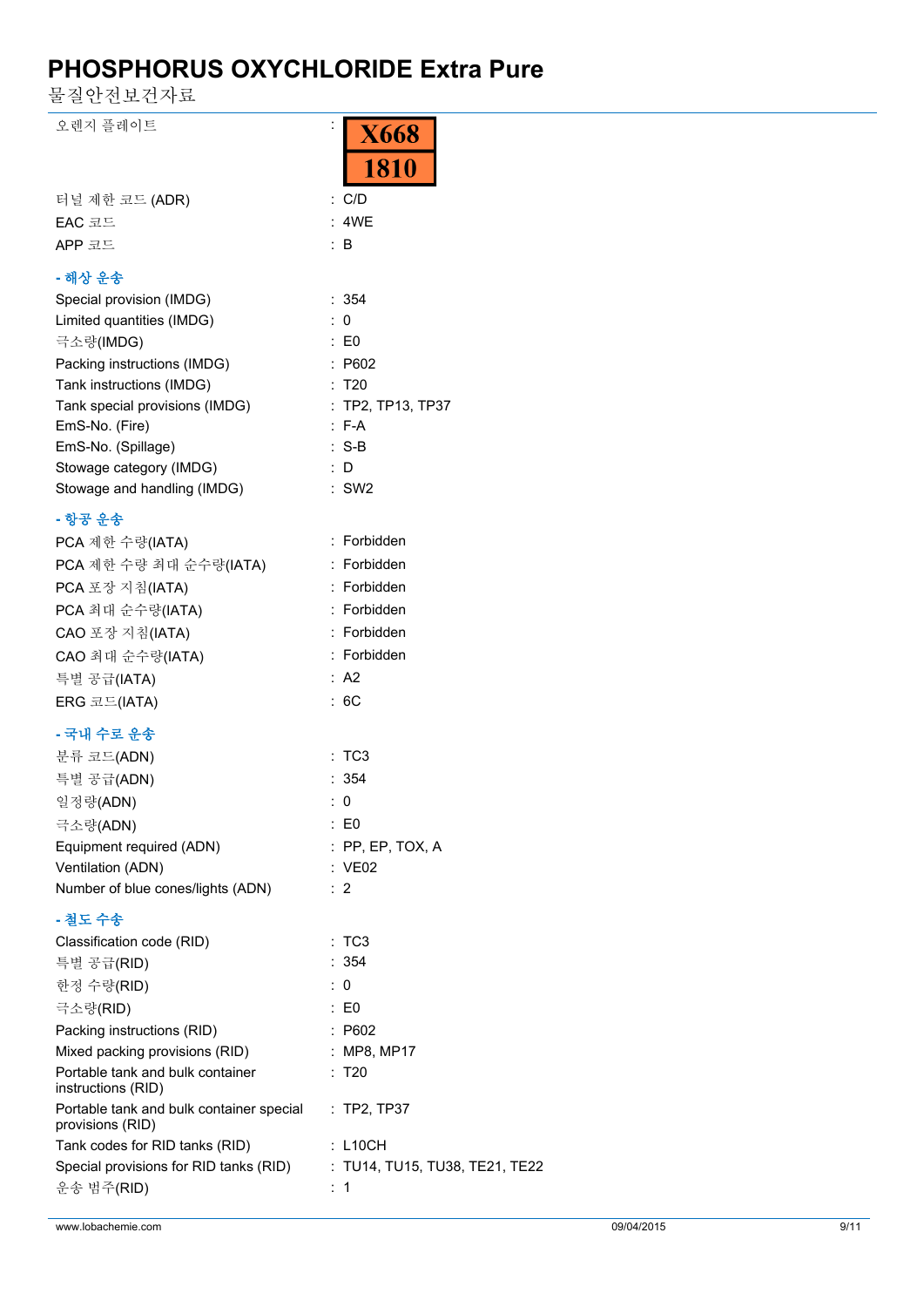물질안전보건자료

Special provisions for carriage – Loading and unloading (RID) : CW13, CW28, CW31 Hazard identification number (RID) : X668

### **14.7. MARPOL 73/78 별첨 II 및 IBC 코드에 따른 대량 운송**

해당없음

# **15항목: 법적 규제현황**

### **15.1. 안전, 보건 및 환경과 관련하여 단일물질 또는 혼합물에 대한 특별 규정/법규**

#### **15.1.1. EU 규정**

REACH의 별첨 XVII 규제사항에 따른 제한 없음

PHOSPHORUS OXYCHLORIDE Extra Pure is not on the REACH Candidate List PHOSPHORUS OXYCHLORIDE Extra Pure is not on the REACH Annex XIV List

#### **15.1.2. 국가 규정**

### **독일**

| AwSV/VwVwS Annex reference                                                     | : Water hazard class (WGK) 1, slightly hazardous to water (Classification according to<br>VwVwS, Annex 3; WGK No 5171) |
|--------------------------------------------------------------------------------|------------------------------------------------------------------------------------------------------------------------|
| 12th Ordinance Implementing the Federal<br>Immission Control Act - 12. BlmSchV | : 12차 BlmSchV(배출 방지 법령) (심각한 사고에 대한 규정) 미대상                                                                            |
| 덴마크                                                                            |                                                                                                                        |

덴마크 규정 권장사항 : Young people below the age of 18 years are not allowed to use the product Pregnant/breastfeeding women working with the product must not be in direct contact with the product

#### **15.2. 화학 물질 안정성 평가**

사용할 수 있는 추가 정보가 없음

#### **16항목: 그 밖의 참고사항**

### R-, H- 및 EUH-단락 전문:

| Acute Tox. 4 (Oral) | 급성독성-경구 의 구분 4          |
|---------------------|-------------------------|
| Eye Dam. 1          | 식한 눈 손상/자극성 의 구분 1      |
| Skin Corr. 1A       | 피부부식성/자극성 의 구분 1A       |
| STOT RE 1           | 특정 표적장기 독성-반복 노출 의 구분 1 |
| H302                | 삼키면 유해함                 |